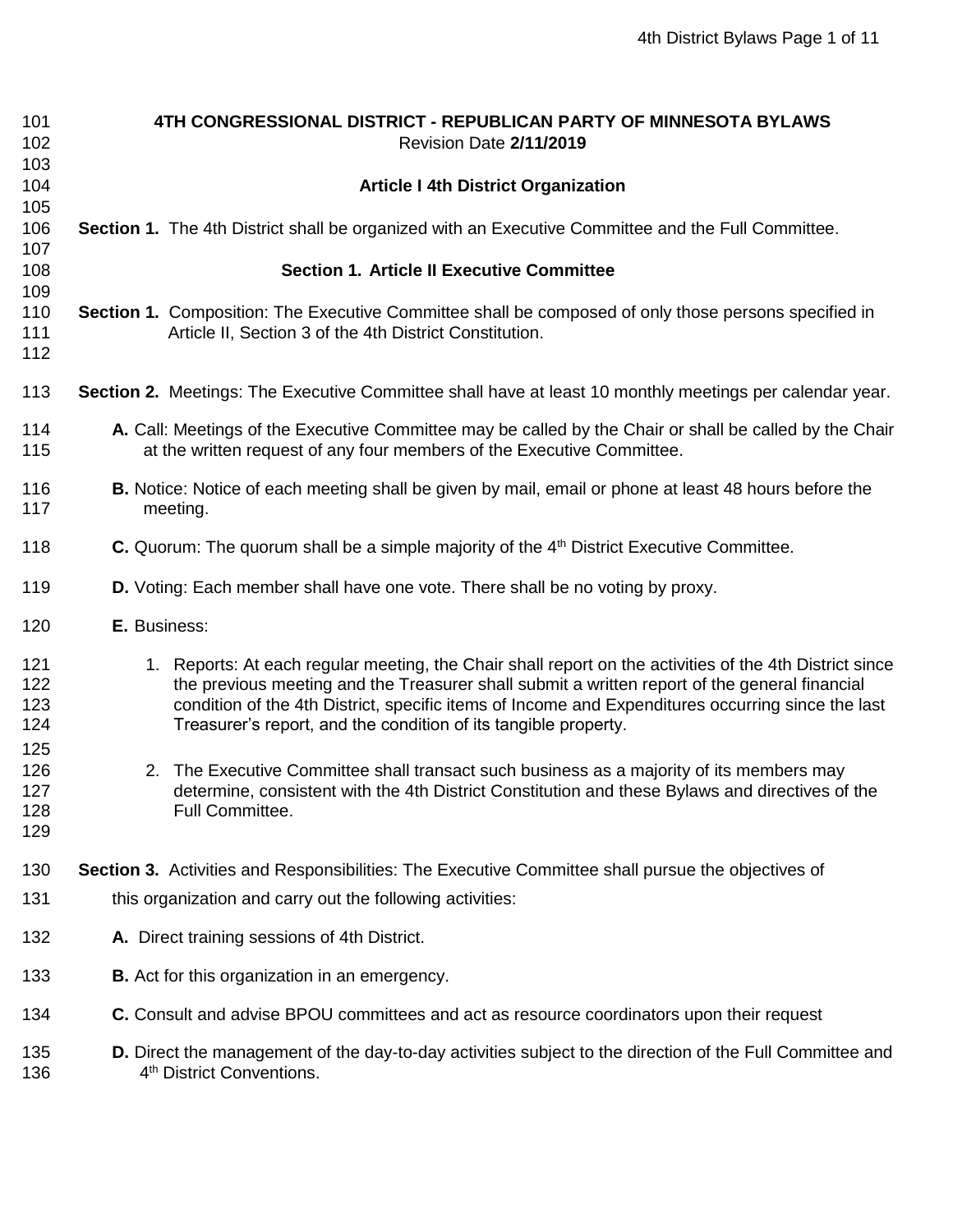- **E.** Recommend special projects to the Full Committee.
- **F.** Allocate funds to specifics within categories established by the budget.
- **G.** Have charge of the administration of 4th District affairs, subject to the direction and control of the Full Committee and 4th District Conventions.
- **Section 4.** Budget: The Executive Committee, together with any other party members from the 4th District who the Chair may appoint, shall comprise a Budget Committee. This committee shall propose a budget for the approval of the Full Committee.
- **Section 5.** Expenditures: The Executive Committee may, by resolution, direct the timing and distribution of expenditures approved by the Full Committee.

#### **Section 2. Article III Full Committee**

- **Section 1** Composition: The Full Committee shall be composed of only those persons specified in Article II, Section 4 of the 4th District Constitution.
- **Section 2** Meetings: The Full Committee shall meet at least quarterly.
- **A.** Call: Meetings of the Full Committee may be called by the 4th District Chair or shall be called by the Chair at the written request of one tenth (10%) of the members of the Full Committee from no fewer than one quarter (25%) of the BPOUs within the 4th District.
- **B.** Notice: Notice of each meeting shall be given by mail, email or phone at least ten days before the meeting.
- **C.** Voting: Each member shall have one vote. There shall be no voting by proxy.
- **D.** Quorum: Quorum shall be twenty percent (20%) or twenty (20) Members, whichever is less, of the Full Committee**.**
- **E.** Business:
- **1.** Reports: At each meeting, the Chair shall report on the activities of the 4th District since the previous meeting and the Treasurer shall submit a written report of the general financial condition 165 of the 4<sup>th</sup> District and the condition of its tangible property.
- **2.** Reports: At each meeting, the Chair of each BPOU shall report on the activities of their BPOU 167 since the previous meeting.
- **3.**The Full Committee shall transact such business as a majority of its members may determine, consistent with the 4th District Constitution and these Bylaws.
- **Section 3** Activities and Responsibilities: The Full Committee shall pursue the objects of this organization **and carry out the following activities:**
- **A.** Manage the business and property of the 4th District.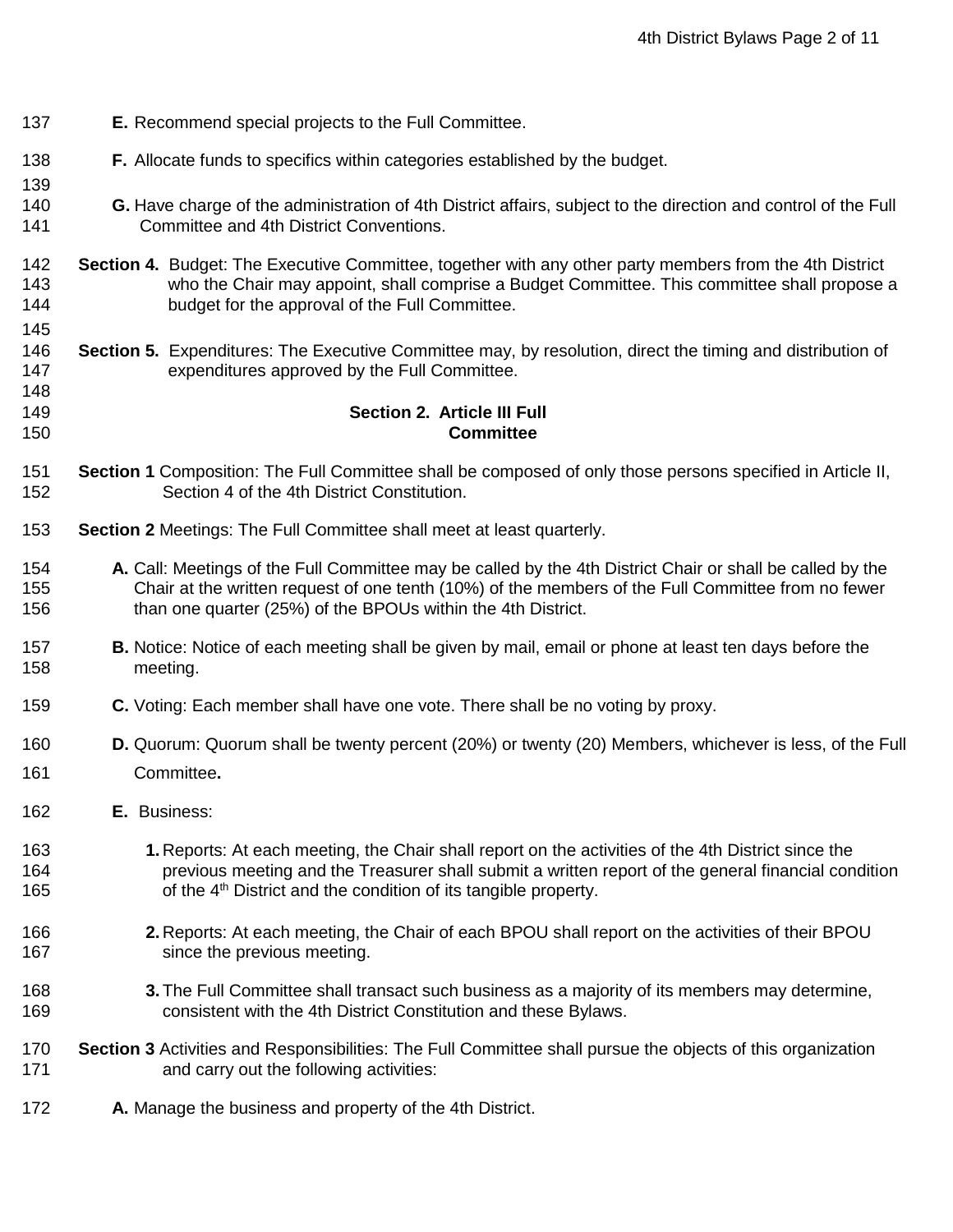- **B.** Generally, supervise all party activities within the 4th District and make major policy decisions,
- especially those requiring significant cooperation from the BPOUs.
- **C.** Oversee the operation of all 4th District Committees.
- **D.** Carry out directives of 4th District Conventions.
- **E.** Fill vacancies in 4th District offices by a special election within ninety (90) days according to the 4th District Constitution and Bylaws.
- **F.** Direct and guide specific areas of the organization's operations (such as research, public relations, leadership training, finance, voter information & list generation, personnel and volunteer recruitment).
- - **G.** One of the main responsibilities of the Full Committee is to support and elect a U. S. Representative.
	- **Section 4** Budget:
	- The Full Committee shall approve a yearly budget and revise it when advisable. The proposed budget shall be provided to all members of the Full Committee at least ten days before the meeting at which it 187 is to be considered. No expenditures shall be made nor financial obligation incurred which is not provided for in the budget. Emergency expenditures may be authorized by the Executive Committee.
	-

#### **Section 3. Article IV Executive Committee Members and Their Duties**

- **Section 1** The designation of the Executive Committee Members of the 4th District and the description of their duties shall be in accordance with Article II, District Organization, in the 4th District Constitution and the job descriptions as specified in Section 2 below.
- **Section 2** Duties:
- **A.** Executive Committee Members: All Executive Committee Members shall:
- Attend meetings regularly and sufficiently to perform their duties.
- **197** Represent a positive image and contribute to the overall advancement of 4<sup>th</sup> District.
- Ensure the use of the Executive Committee Member's title is restricted to communications that 199 **fairly represent the collective intent or position of**  $4<sup>th</sup>$  **District.**
- **B.** Chair: The Chair shall:
- 201 Take the lead administering the affairs of the party within the  $4<sup>th</sup>$  District with the assistance of the 202 Deputy Chair and 4<sup>th</sup> District Executive Committee members.
- Advise and assist the BPOU officers.
- 204 Set the agenda for annual Conventions and Full and Executive Committee meetings.
- 205 Preside over all  $4<sup>th</sup>$  District Full and Executive Committee meetings.
- Function much like a CEO or Administrative Officer to lead and coordinate both short-term and 207 long-term efforts of the 4<sup>th</sup> District to elect Republican candidates, and to strengthen and increase 208 active membership in the  $4<sup>th</sup>$  District and in BPOUs within the  $4<sup>th</sup>$  District.
- 209 Represent and advance the overall positive image and identity of  $4<sup>th</sup>$  District.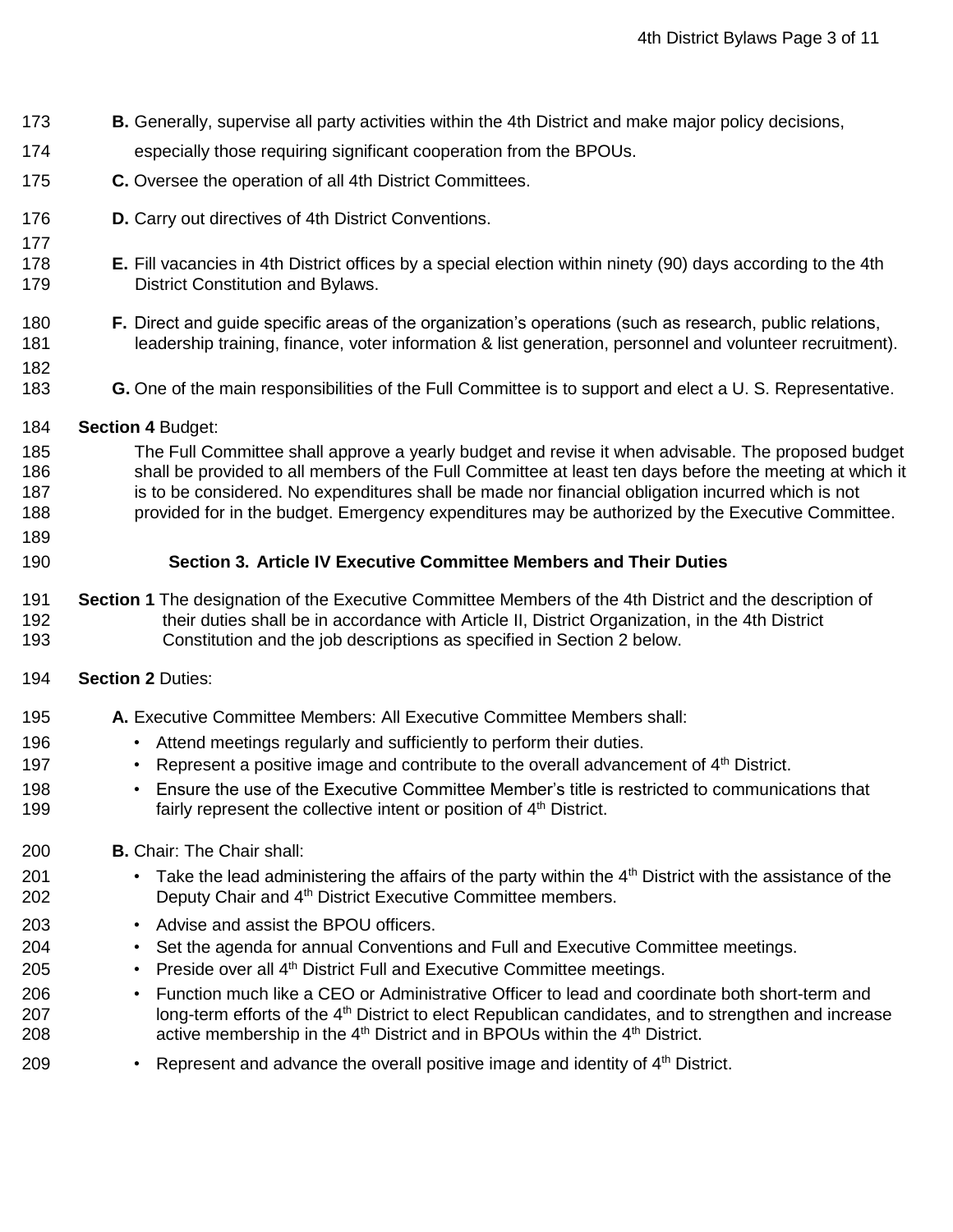<sup>210</sup> • Facilitate discussion and action within the 4<sup>th</sup> District concerning Party and election strategy, communications and messages, goals, endorsed candidate support, party building, BPOU coordination and activities, and support infrastructure. 213 • Be a signatory to all accounts held by  $4<sup>th</sup>$  District. <sup>214</sup> • Ensure adherence to the 4<sup>th</sup> District and Republican Party of Minnesota Constitutions and Bylaws. • Have authority to make decisions regarding public or broad internal communications which **Example 216** represent or may be taken to represent the collective intent or position of  $4<sup>th</sup>$  District as a whole, 217 regarding 4<sup>th</sup> District operations. **C.** Deputy Chair: The Deputy Chair shall: • Primarily assist in the duties and responsibilities of the Chair. • Have such specific duties as may be designated from time to time by the Full Committee, Executive Committee, or the Chair. 223 • Provide primary assistance and backup to Vice Chairs, as needed in the course of  $4<sup>th</sup>$  District business. 225 • Support and assist the campaigns of  $4<sup>th</sup>$  District endorsed candidates. Assist the Chair in the 226 formulation of all strategic and operational efforts of the 4<sup>th</sup> District and contribute to the overall **advancement of the positive image and identity of**  $4<sup>th</sup>$  **District. D.** Secretary: The Secretary shall: • Give notice to the members of all regular and special meetings. <sup>230</sup> • Record and keep accurate minutes of all 4<sup>th</sup> District conventions, Full and Executive Committee meetings, and record attendance at all meetings. • Draft copies of the minutes of each meeting to be submitted to the Chair within 10 days following the meeting and to the membership of each committee no later than 10 days prior to the subsequent meeting. • Assist in the creation/distribution of meeting materials. <sup>236</sup> • Maintain a permanent record of all transactions of the 4<sup>th</sup> District, and work with the Chair of the 4<sup>th</sup> District, the Chair of the Communications Committee and the District Director of Computer Services to determine appropriate distribution methods for minutes and other records. Individuals in this position should have appropriate skills including keyboarding, internet networking, document creation, writing and other skills necessary to perform these duties. **E.** Vice Chair: Each Vice Chair shall: 242 • Assist in the operation of  $4<sup>th</sup>$  District and its objectives and shall have such specific duties as may be designated from time to time by the Full Committee, Executive Committee, or the Chair. • Each Vice Chair shall be available to serve on standing or ad hoc committees. For committees with specific tasks or spheres of operation, the Vice Chair assigned to that committee shall possess a reasonable set of technical qualifications to contribute to the purpose of the committee or shall demonstrate their ability to obtain sufficient qualifications or understanding. **F.** State Executive Vice Chair: The State Executive Vice Chair shall: 249 • Represent the  $4<sup>th</sup>$  District at the State Executive Committee, a key body determining major statewide Party operations. As such, this role requires a serious commitment to the goals of the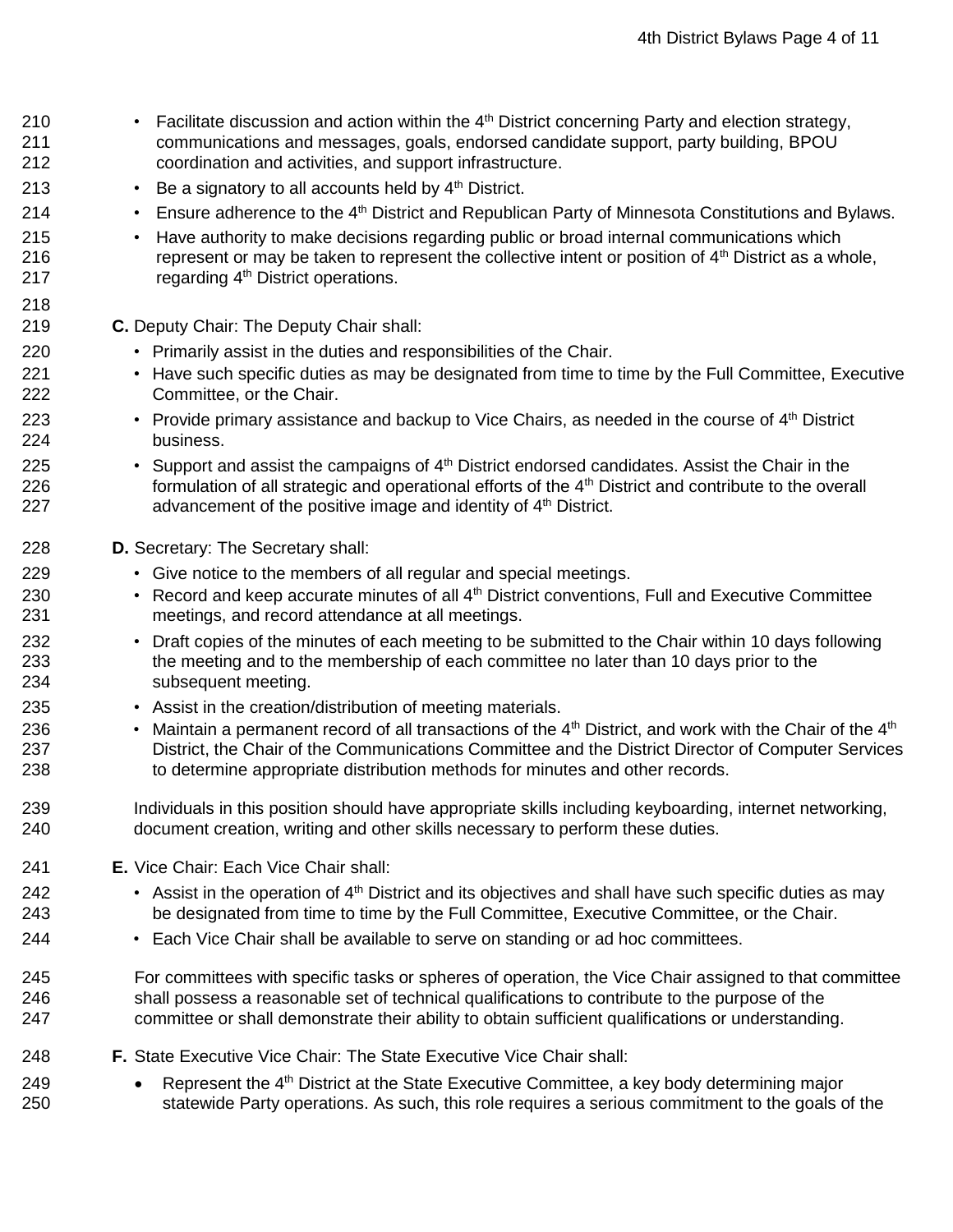Republican Party of Minnesota, and to helping to shape and define those goals with the interests of the  $4<sup>th</sup>$  District being of primary concern. • Be knowledgeable about state party issues, platform statements and resolutions, party structure, and party management. • Be expected to attend State Executive Committee meetings and report on the activities of the State 256 Executive Committee to the 4<sup>th</sup> District Full and Executive Committees as well as to report on the  $\blacksquare$  activities of the 4<sup>th</sup> District to the state party. **G.** Treasurer: The Treasurer position shall be appointed by the Chair, subject to approval by majority vote of members present and voting at the subsequent Full Committee meeting. The Treasurer shall: 261 • Be the custodian of the funds of the  $4<sup>th</sup>$  District. <sup>262</sup> • Provide, maintain and file all required financial reports for 4<sup>th</sup> District to be in compliance with all applicable laws. 264 • Be a signatory to all accounts held by  $4<sup>th</sup>$  District. • Function as Chair of the Budget Committee. • Assist with fundraising efforts of the Finance Committee and shall cooperate with the Internal Audit Committee. Individuals in this position should have training or experience directly related to the performance of these duties, such as accounting skills, business ownership/development experience, a successful history of fiscal management at a comparable scale, and/or similar skills, and shall be required to understand campaign finance law **H.** Deputy Treasurer: The Deputy Treasurer position shall be appointed by the Chair, subject to approval by majority vote of members present and voting at the subsequent Full Committee meeting. The Deputy Treasurer shall: • Assist the Treasurer in assigned duties noted under Section G above. • Serve on the Budget & Finance Committees. **I.** District Finance Director: The District Finance Director position shall be appointed by the Chair, subject to approval by majority vote of members present and voting at the subsequent Full Committee meeting. The District Finance Director shall: 282 • Work with the Chair and the Treasurer to set financial goals for the  $4<sup>th</sup>$  District, and to establish plans and strategies to achieve those goals. • Identify and assess financial implications or opportunities associated with any proposed activity. • Function as the Chair of the Finance Committee. Individuals in this position should have training or experience directly related to the performance of these duties, such as a degree or certification in business or financial management, experience as a financial officer at a business or other entity of comparable scale, business ownership/development experience, and shall be required to understand campaign finance law.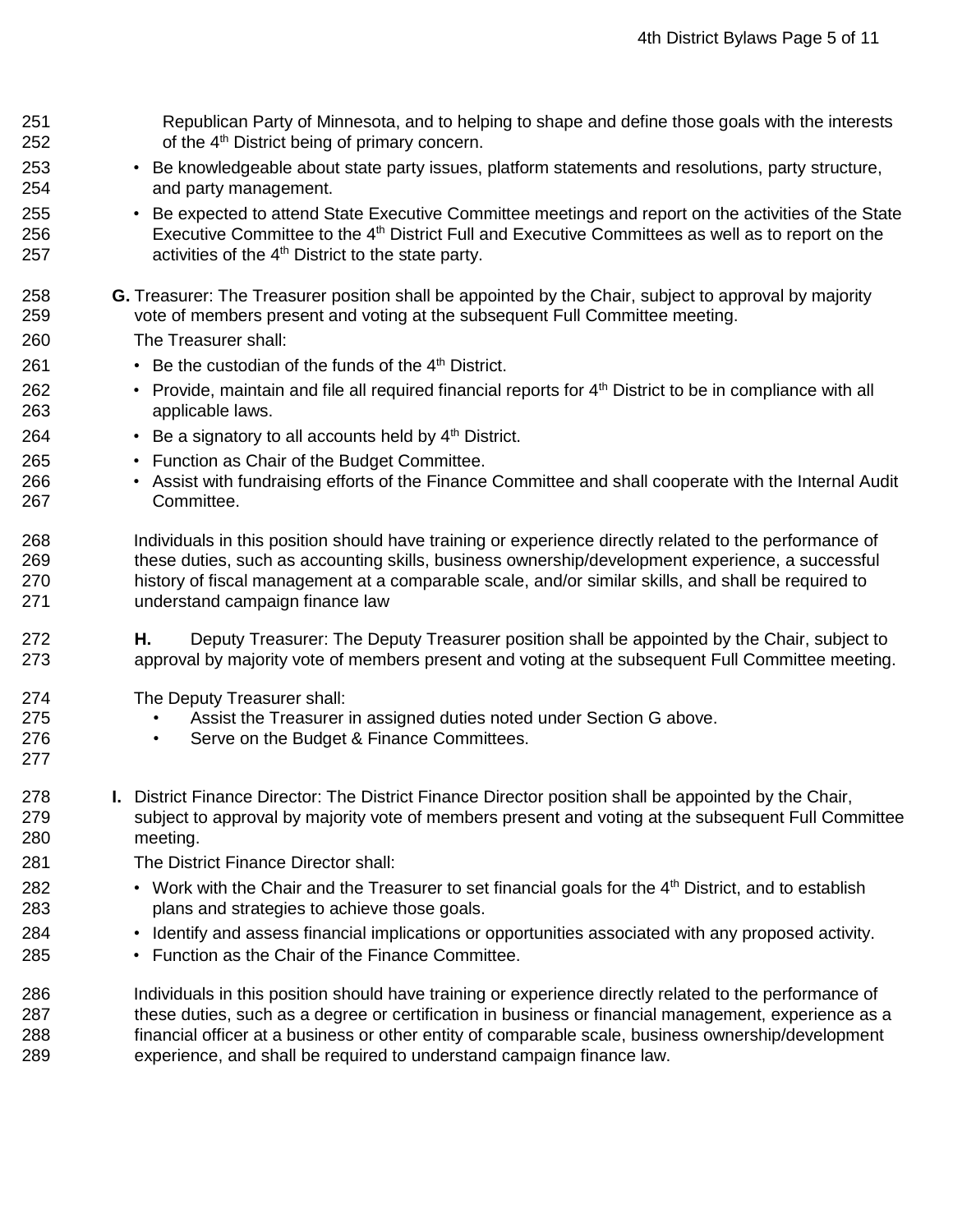**J.** District Director of Computer Services: The District Director of Computer Services position shall be appointed by the Chair, subject to approval by a majority vote of members present and voting at the subsequent Full Committee meeting.

The District Director of Computer Services shall:

- <sup>294</sup> Be responsible for assisting the 4<sup>th</sup> District in exploring and implementing all approved areas of technology, including but not limited to: website set-up and maintenance; email support; messaging & social media platforms (Facebook, Twitter, etc.); meeting-assistive technology; etc.
- 297 Work closely with the Chair of the Communications Committee and the Secretary to determine how to best use various technologies to distribute content and messages to the various constituencies 299 operating within and/or as part of the  $4<sup>th</sup>$  District.
- 300 Work with all endorsed Republican candidates in the  $4<sup>th</sup>$  District and/or their campaign staff to optimally utilize technologies, and research the availability of technologies that can be used to improve efficiencies in campaigning and voter identification.
- Work with the Chair of the Voter Information & List Development Committee and appropriate RPM staff to incorporate any new and/or revised voter information. It is understood that some aspects of technology maintenance or upgrade will require external resources, at market cost, and the District Director of Computer Services shall investigate various options as they are applicable to the given situation and make recommendations for resolutions to the Full Committee, the Executive Committee, or the Chair as appropriate.
- 310 Individuals in this position should have training or experience commensurate with the duties of this role, such as development and maintenance of server networks and systems; development and maintenance of websites; data collection, transfer and storage; hardware capabilities and comparative costs; software and applications capabilities and comparable costs; and/or other related technological skills required for the performance of these duties. The District Director of Computer Services shall also investigate and recommend new technologies as they become available, based on their potential 316 benefit to the goals and operations of the  $4<sup>th</sup>$  District.
- **Section 3** Grounds for removal of an Executive Committee Member include any of the following:
- **A.** Failure to perform duties as described in Article IV, Section 2 above.
- **B.** Actions, conduct, or behavior in violation of the Constitutions or Bylaws of the 4th District or the Republican Party of Minnesota.
- **C.** Actions, conduct, or behavior that obstructs operations of the 4th District Republicans.
- **D.** Actions, conduct, or behavior that is detrimental to the reputation or standing of, or that is detrimental to the public image of, or that causes public embarrassment to the 4th District.
- 

- **Section 4** The process for removal of an Executive Committee Member of the 4th District shall be in
- accordance with the Constitution and Bylaws of the Republican Party of Minnesota. Any Full
- Committee Member of the 4th District may propose removal of an Executive Committee Member
- based on grounds as described in Article IV, Section 3 above.
- **A.** The sequence for removal shall be as follows: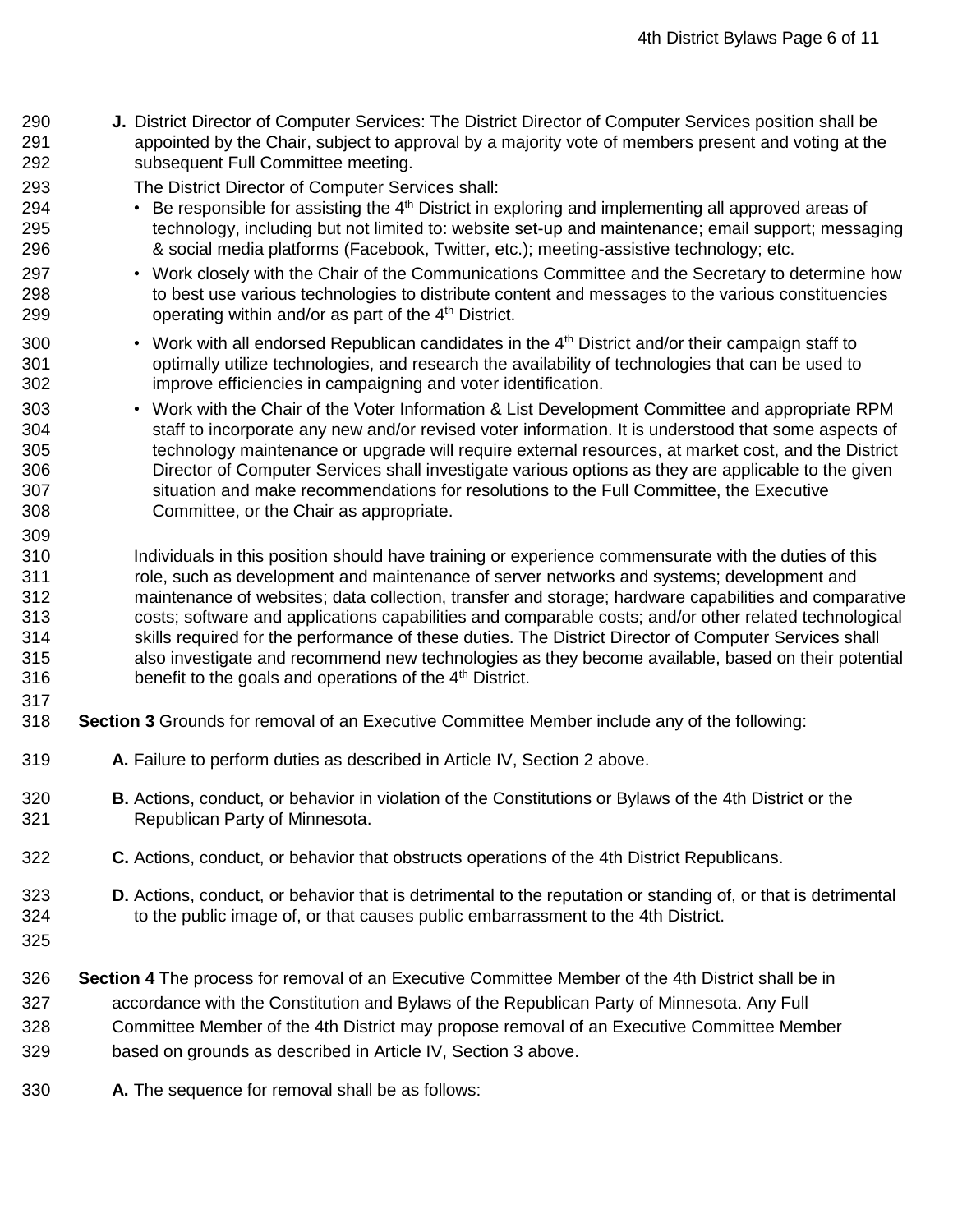- Step 1: A Member or Members of the Full Committee shall serve the individual concerned with a written detailed statement of charges against him/her. Such service shall be by first class certified return receipt requested mail delivered to the last known address of the individual concerned, or directly to the individual.
- Step 2: A copy of the written detailed statement of charges shall be delivered to the Chair, Deputy Chair and Secretary of the 4th District.
- Step 3: Upon their receipt of this notification, the 4th District Chair, Deputy Chair or Secretary shall include the issue on the agenda of the following Full Committee meeting, provided such notice was received at least ten days prior to the meeting. If there are fewer than ten days between receipt of the notification and the following Full Committee meeting, then the issue shall be placed on the agenda of a Full Committee meeting to be called within 60 days. The agenda item shall read: "Action item: discussion and decision regarding removal from the 4th District Executive Committee."
- Step 4: In accordance with Article III, Section 2 of these Bylaws, notice of the Full Committee meeting that includes this agenda item shall be given at least ten (10) days before the meeting. This notice shall include notification of the removal agenda item as worded in Step 3 above and a copy of the written detailed statement of charges.

- Step 5: At the Full Committee meeting that includes the removal agenda item, a vote to remove or not 350 **Example 20** remove shall be taken in accordance with Article II, Section 6 of the  $4<sup>th</sup>$  District Constitution.
- **B.** If the individual in question is removed from office, such removal shall be effective immediately and all 352  $4<sup>th</sup>$  District materials shall be returned to the  $4<sup>th</sup>$  District.
- **C.** Once a vacancy is established by removal of an Executive Committee member, the vacancy shall be filled in accordance with Article III, Section 3, Paragraph (E) of these Bylaws.
- **D.** The same charges shall not be brought against the same individual for a period of one (1) year.
- **Section 4. Article V Committees**
- **Section 1** Rules: Each committee may adopt rules consistent with the 4th District Constitution and these Bylaws.
- **Section 2** Members Appointments: If the members of a committee are not set out in the 4th District Constitution or these Bylaws, they shall be appointed by the Chair. Any person supporting the objectives of this organization and residing in the 4th District may serve on any committee unless membership is set out herein or in the 4th District Constitution. Each committee shall have at least three members. The Chair shall be ex-officio (non-voting) member of every committee of this organization, unless otherwise provided herein or in the 4th District Constitution.
- **Section 3** Standing Committees: The following committees shall be appointed within two weeks after the 368 4<sup>th</sup> District Convention at which regular officer elections are held, with the exception of the Internal Audit committee which shall be appointed by January  $31<sup>st</sup>$  of each year.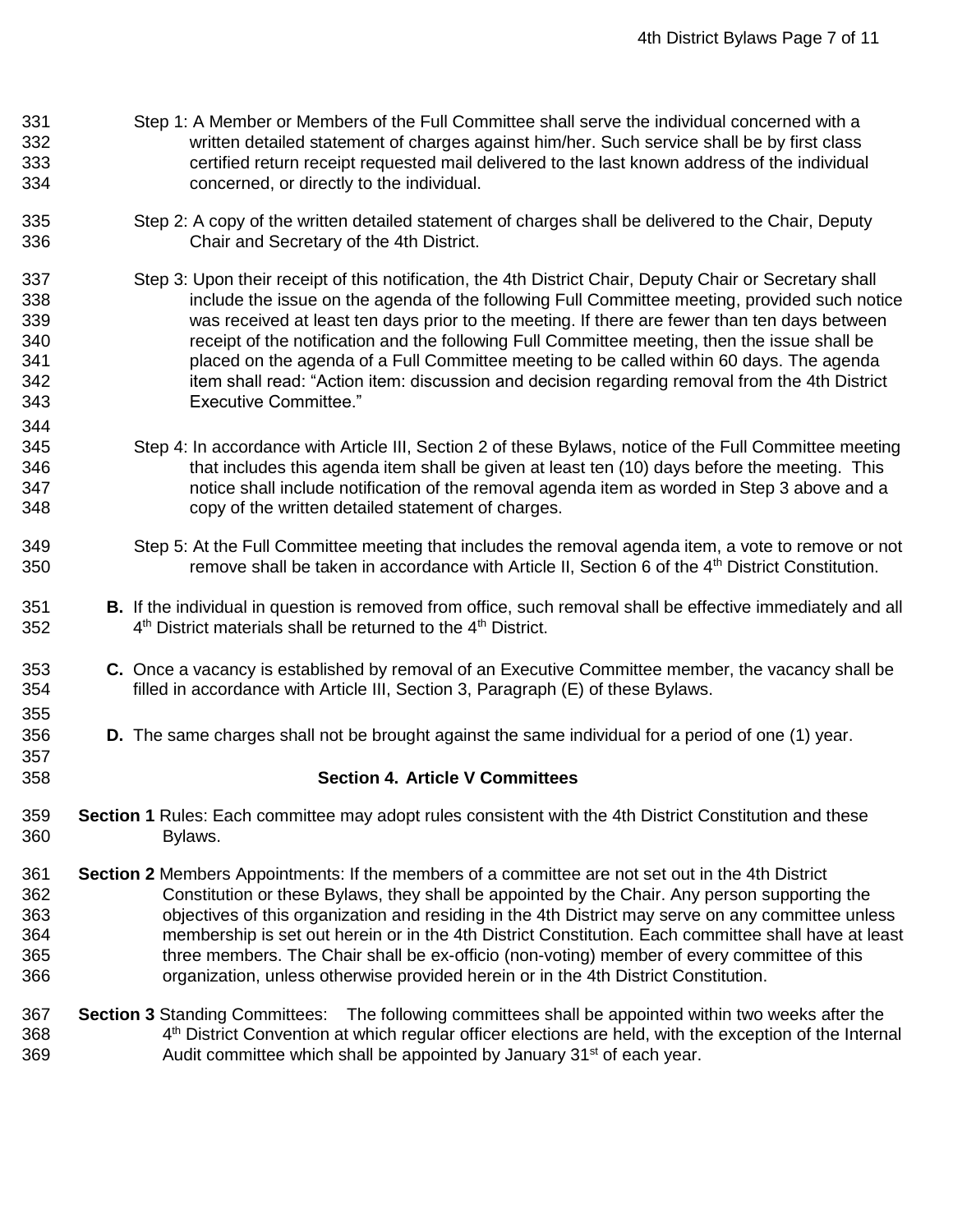- **A.** Finance Committee: The Finance Committee shall be composed of the Finance Director**,** Treasurer, Deputy Treasurer, and other members appointed by the 4th District Chair. The Committee shall direct 372 the fund-raising drives and activities of this organization. It shall submit proposed fund-raising quotas to the Executive Committee for its approval.
- **B.** Voter Information & List Development Committee: The Voter Information & List Development Committee shall direct the collection, arrangement and use of demographic and voter data as the Executive or Full Committee may direct.
- **C.** Campaign Committee: The Campaign Committee shall consist of the 4th District Chair, Deputy Chair and one person from each BPOU at least partially within the 4th District. The Campaign Committee shall designate one of its number as chair. The Campaign Committee shall recommend to the Full Committee legal contributions to endorsed Republican candidates who have applied for contributions and satisfied the requirements set forth by the Full Committee. The Campaign Committee shall report 382 its activities at each meeting of the Executive and Full Committees. Only endorsed Republican candidates shall be eligible to receive the following resources:
- 1. Money

- 2. Demographic and voter data
- 3. 4th District voter registration records
- 4. In kind contributions
- **D.** Candidate Search Committee: The Candidate Search Committee shall seek to identify at least one 389 candidate for U.S. Representative for  $4<sup>th</sup>$  District. Any person who wishes to be considered for  $4<sup>th</sup>$  District U.S. Representative shall be entitled to an interview with the Committee. The Committee shall 391 report each candidate as "qualified" or "unqualified" to the 4<sup>th</sup> CD Convention as necessary. Members 392 of the Committee shall be appointed by the 4<sup>th</sup> District Chair. The 4<sup>th</sup> District Chair and Deputy Chair 393 Shall serve as ex-officio (voting) members of the Committee. The 4<sup>th</sup> District Chair shall designate one member as Committee chair.
- **E.** Internal Audit Committee: The Internal Audit Committee shall consist of at least three members. The 396 4<sup>th</sup> District Chair shall select the members subject to the approval of the Executive Committee. The 397 Committee shall audit all records and books within 60 days of the 4<sup>th</sup> CD Convention., including all funds received and spent. The Treasurer and Deputy Treasurer shall not be members of the Committee.
- **F.** Constitution and Bylaws Committee: The Constitution and Bylaws Committee shall operate as specified in Article XI, Section 1 of the 4th District Constitution. The Committee shall report to the 402 **regular 4<sup>th</sup> District Convention and to other conventions called for the purpose of amending the 4<sup>th</sup> 4<sup>th</sup>** District Constitution.
- **G.** Communications Committee: The Communications Committee shall develop an overall Program, updated at least annually, to guide both format and content of communications regarding the purpose, 407 goals, needs and activities of the 4<sup>th</sup> District. The Program shall address communication related to the following areas:
- 410 1. Messaging the Republican brand, issue positions, platform planks, sample ballots, etc.
- 2. Outreach connections with BPOUs, county chairs, party organizations, affiliates, ethnic communities, purpose-oriented communities, etc.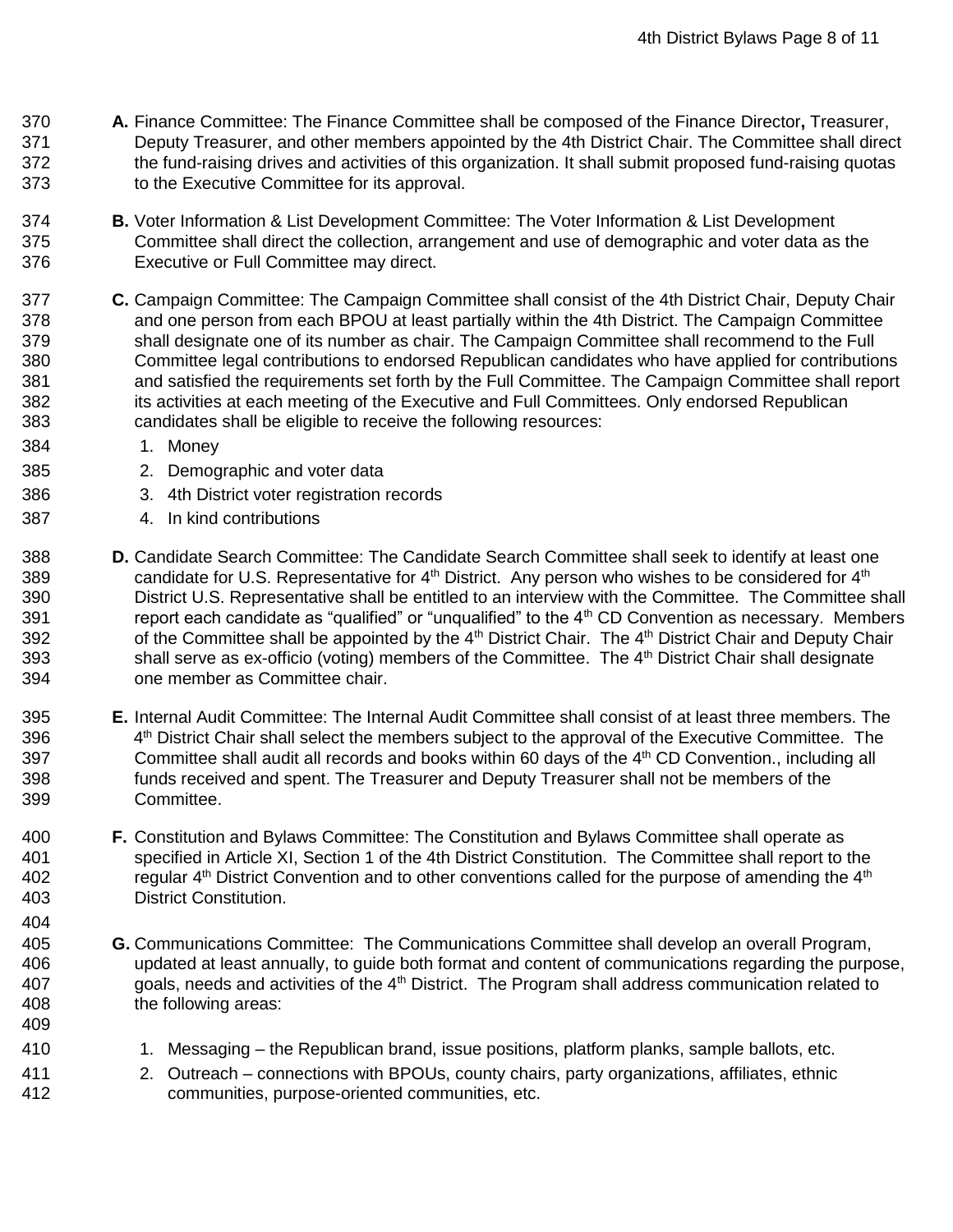- 3. Events social events, parades, picnics, debates, etc.
- 4. Fundraising be available to provide assistance with solicitations, donor letters, phone scripts, etc.

 The Committee shall determine the best combination of media for content delivery for each communication, including but not limited to: 

- Broadcast Media, (e.g., television, radio, cable, etc.);
- Print Media, (e.g., newspapers, newsletters, press releases, letters to the editor, etc., including those items distributed via email);
- Web-based Media, (e.g., websites, blogs, social networking sites, etc.);
- Direct Media, (e.g., flyers, announcements, invitations, postcards, etc.).

426 The Communications Committee members and the Chair shall be appointed by the  $4<sup>th</sup>$  District Chair. Training or experience in general writing, copywriting or editing, marketing, advertising, public relations, publication or web design, or other fields related to the performance of these duties may be considered in appointing the Chair and Committee members. The Communications Committee Chair or one of its members shall report at each meeting of the Full Committee and/or the Executive Committee.

- 432 **Section 4** Ad Hoc Committees: The 4<sup>th</sup> District Chair may create Ad Hoc Committees with the approval of the Executive Committee. The mandate and responsibility of such committees shall be clearly set out by the Chair and reported to the Full Committee.
- 

### **Section 5. Article VI Conventions**

- **Section 1** Composition: The delegates and alternates shall be only those persons specified in Article VII, Section 2 of the 4th District Constitution. Consistent with State and 4th District Constitution and Bylaws, delegates and alternates shall be elected and seated according to procedures set out by the Constitutions and Conventions of the respective BPOUs.
- **Section 2** Quorum: No quorum is required to convene the 4th District conventions. A Quorum shall be 20 % of the delegates elected to the Convention. Once quorum has been established a quorum call shall be out of order and it shall be the duty of the Convention Chair to ensure that no business is conducted without a quorum.
- **Section 3** Seating of Alternates: If the BPOU constitution and convention are silent, seating shall be done by the ranking BPOU officer according to the wishes of a majority of the delegates and seated alternates from the BPOU.
- 
- **Section 4** Convention Committees: The Chair shall appoint the following committees consisting of delegates and alternates at least one month prior to the Convention:
- **A.** An Arrangements Committee, which shall make the arrangements for the convention.
- **B.** A Credentials Committee, which shall verify the eligibility, registration and attendance of each, delegate and alternate and report its findings to the convention.
- **C.** A Rules Committee, which shall propose, review and submit convention rules to the convention. All such rules shall be proposed in writing and be adopted by majority vote.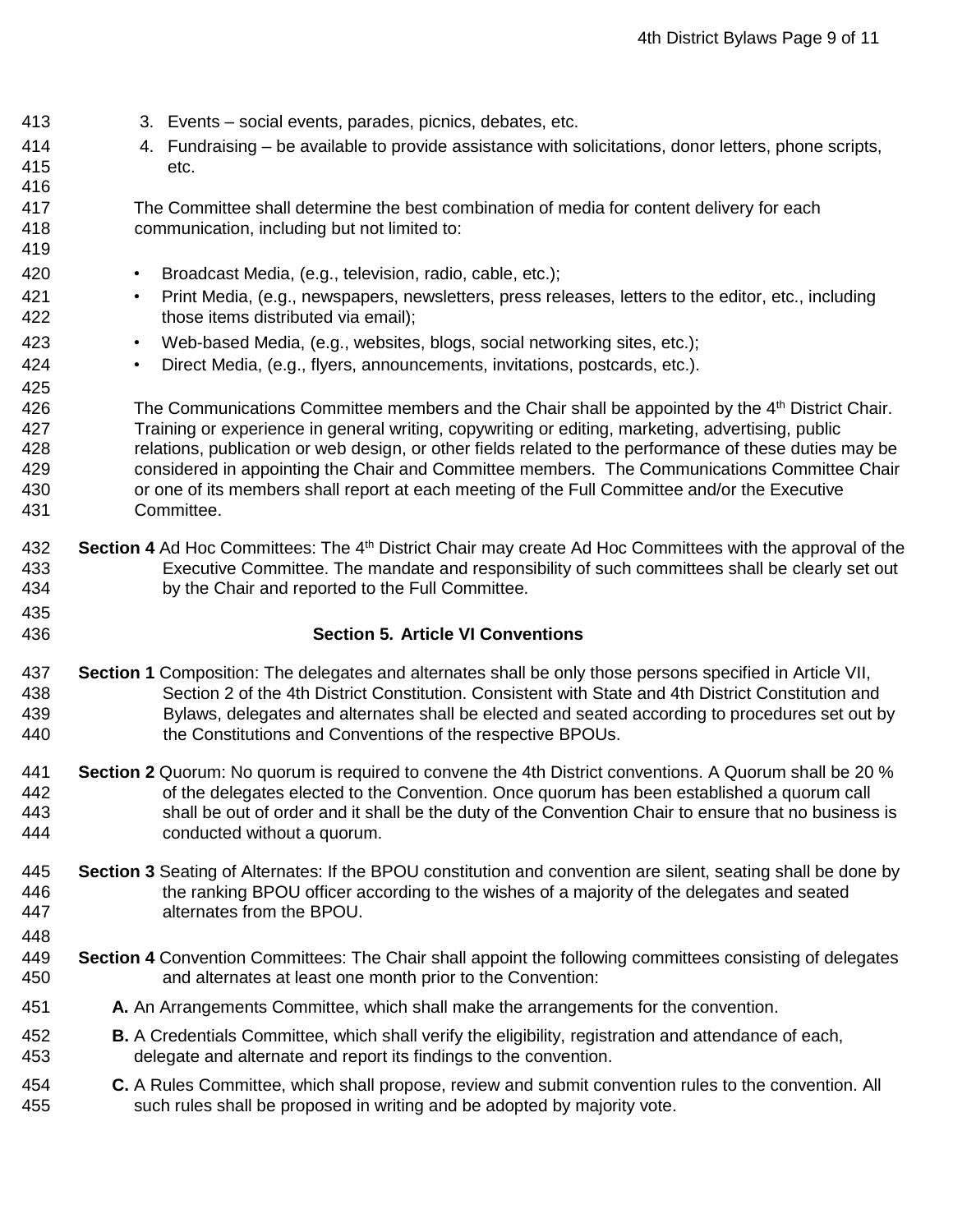- **D.** A Platform Committee, which shall review and report resolutions adopted by BPOUs.
- **457 E.** A Nominations Committee for 4<sup>th</sup> District Executive Committee Members, which shall identify at least 458 one person for each elected office on the 4<sup>th</sup> District Executive Committee. Any person who wishes to 459 be considered for 4<sup>th</sup> District office shall be entitled to an interview with the Committee. The 460 Committee shall report each candidate as "qualified" or "unqualified" to the  $4<sup>th</sup>$  District Convention as necessary, based on the job descriptions set forth in these Bylaws in Article IV "Executive Committee 462 Members and Their Duties". If requested by the 4<sup>th</sup> District Chair, the Committee shall identify at least 463 one person for each appointed position on the 4<sup>th</sup> District Executive Committee. At the Chair's request, the Committee shall report each candidate for an appointed position as "qualified" or "unqualified" directly to the Chair, based on the duties as described in Article IV of these Bylaws. The Committee shall be composed of a representative from each BPOU, selected by the BPOU, and who must be a Delegate or Alternate to the 4th District Convention, as specified in Article VII, Section 5 "Convention Committees" of the 4th District Constitution. The 4th District Chair shall appoint one member to serve as Committee chair.
- **Section 5** Delegate Independence. No convention may bind the vote of a delegate nor shall any unit voting 471 rule be applied.
- 

## **Section 6. Article VII 4<sup>th</sup> District Elections**

- **Section 1** General Procedures: There shall be a secret ballot for national convention delegates and alternates and presidential elector. A secret ballot for any other election may be ordered by the chair of the convention and shall be ordered if eight delegates so request. When there is more than one candidate for an office none of them shall be voted on separately. In plurality elections ties shall be broken by the drawing of lots among the tied candidates. The rules of this article apply to elections by convention or by any committee of this organization**.**
- **Section 4** The Presidential Elector shall be elected on one ballot by majority vote.
- **Section 5** Officers and Other Elected Positions: Such positions shall be filled by a majority of those casting valid votes. Each position, except Vice Chairs**,** shall be voted on separately. If no candidate is elected after three ballots, the candidate with the lowest number of votes shall be dropped after each ballot until only two candidates remain.
- **Section 6** Eligibility for Office: All persons eligible to vote in the upcoming November election are eligible for election to any party position.
- 

#### **Section 7. Article VIII General Rules**

- **Section 1** Precedence of Rules: Conventions, meetings and all other proceedings shall be governed in order of precedence by the following rules:
- **A.** The Constitutions and laws of the United States and Minnesota
- **B.** Republican Party of Minnesota Constitution and Bylaws
- **C.** Directives of the State Central and State Executive Committees
- **D.** 4th District Constitution
- **E.** These Bylaws